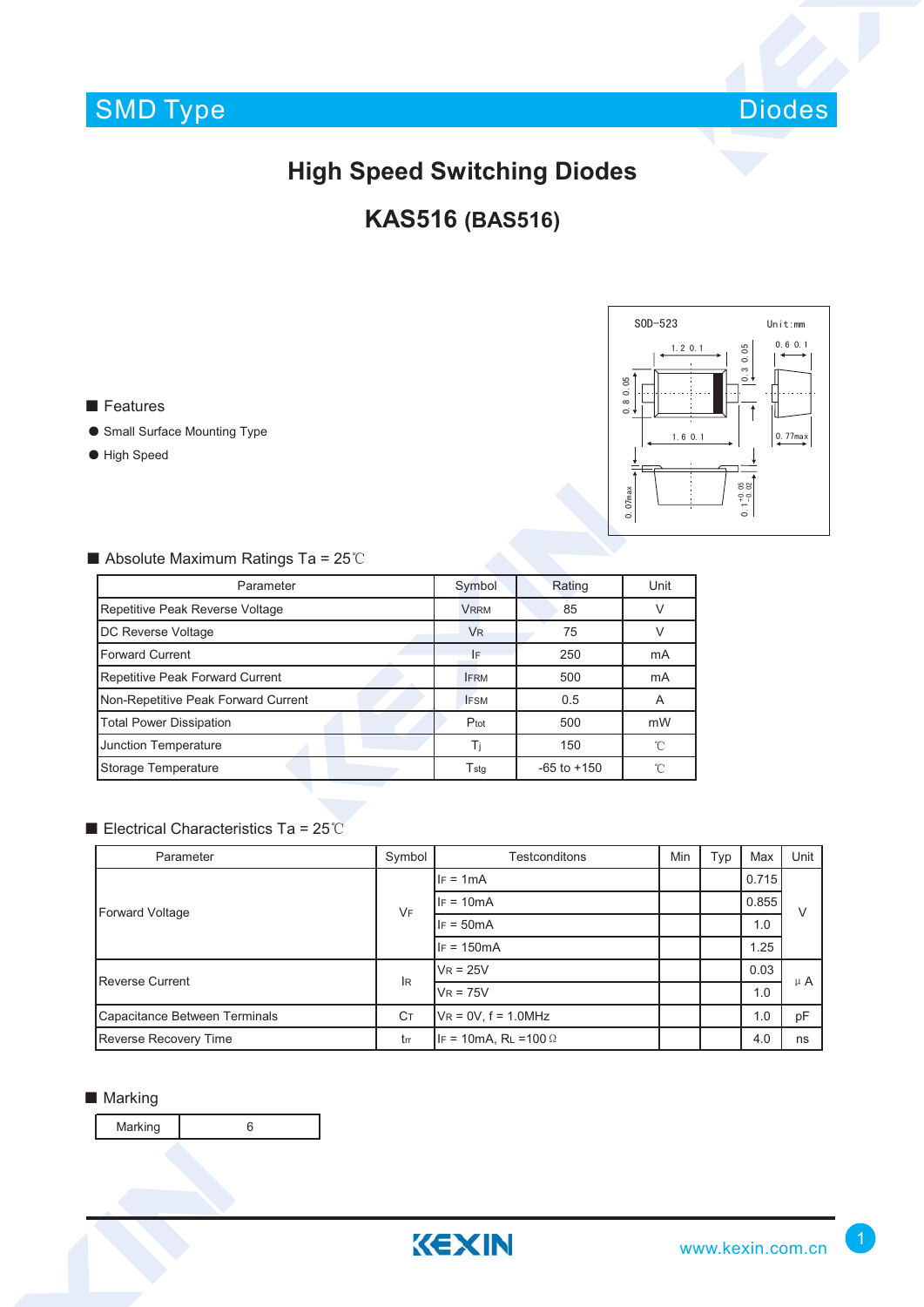SMD Type

Diodes

### **KAS516 (BAS516)**

#### ■ Electrical Characteristics Curves



Maximum Permissible Continuous Forward Current As A Function Of Soldering Point Temperature.



Forward Current As A Function Of Forward Voltage.



Maximum Permissible Non-repetitive Peak Forward Current As A Function Of Pulse Duration.

KEXIN